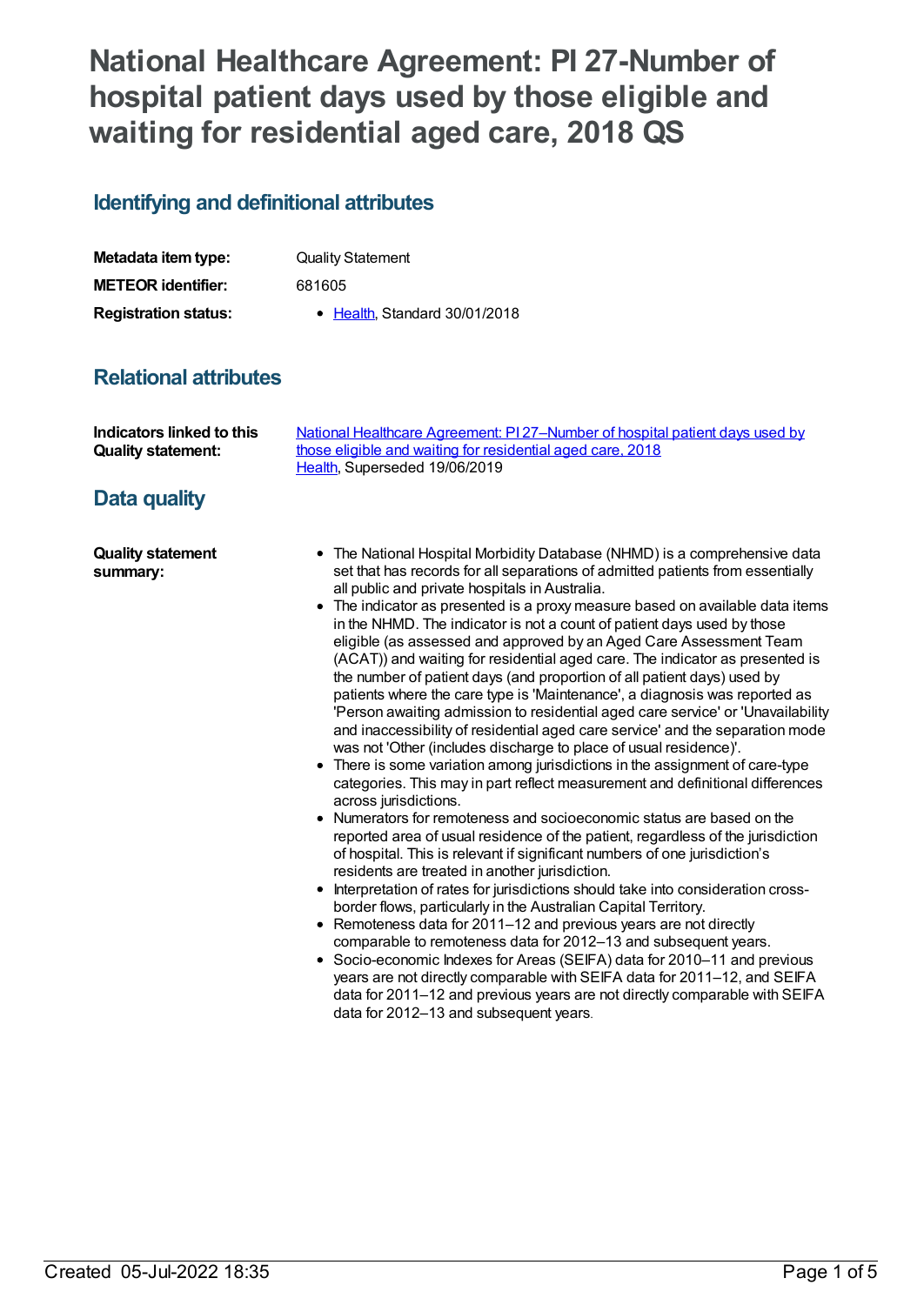|  | <b>Institutional environment:</b> The Australian Institute of Health and Welfare (AIHW) has calculated this indicator. |
|--|------------------------------------------------------------------------------------------------------------------------|
|--|------------------------------------------------------------------------------------------------------------------------|

The AIHW is a major national agency set up by the Australian Government under the *[Australian](http://www.legislation.gov.au/Series/C2004A03450) Institute of Health and Welfare Act 1987* to provide reliable, regular and relevant information and statistics on Australia's health and welfare. It is an independent corporate Commonwealth entity governed by a management board, and accountable to the Australian Parliament through the Health portfolio.

The AIHW aims to improve the health and wellbeing of Australians through better health and welfare information and statistics. It collects and reports information on a wide range of topics and issues, ranging from health and welfare expenditure, hospitals, disease and injury, and mental health, to ageing, homelessness, disability and child protection.

The Institute also plays a role in developing and maintaining national metadata standards. This work contributes to improving the quality and consistency of national health and welfare statistics. The Institute works closely with governments and non-government organisations to achieve greater adherence to these standards in administrative data collections to promote national consistency and comparability of data and reporting.

One of the main functions of the AIHW is to work with the states and territories to improve the quality of administrative data and, where possible, to compile national datasets based on data from each jurisdiction, to analyse these datasets and disseminate information and statistics.

The *[Australian](http://www.legislation.gov.au/Series/C2004A03450) Institute of Health and Welfare Act 1987*, in conjunction with compliance to the *[Privacy](https://www.legislation.gov.au/Series/C2004A03712) Act 1988*(Commonwealth), ensures that the data collections managed by the AIHW are kept securely and under the strictest conditions with respect to privacy and confidentiality.

For further information see the AIHW website [www.aihw.gov.au](http://www.aihw.gov.au/).

Data for the NHMD were supplied to the AIHW by state and territory health authorities under the terms of the National Health Information Agreement (see the following links): [/content/index.phtml/itemId/182135](file:///content/182135)

The state and territory health authorities received these data from public hospitals. States and territories use these data for service planning, monitoring and internal and public reporting. Hospitals may be required to provide data to states and territories through a variety of administrative arrangements, contractual requirements or legislation.

**Timeliness:** The reference period for these data is 2015–16. **Accessibility:** The AIHW provides a variety of products that draw upon the NHMD. Published products available on the AIHW website are:

- *Admitted patient care*: *Australian hospital statistics* with associated Excel tables
- interactive data cubes for Admitted patient care (for principal diagnoses, procedures and diagnosis related groups).

These products may be accessed on the AIHW website at: <http://www.aihw.gov.au/hospitals/>.

**Interpretability:** Supporting information on the quality and use of the NHMD are published annually in *Admitted patient care: Australian hospital statistics* series of reports (technical appendixes), available in hard copy or on the AIHW website. Readers are advised to note caveat information to ensure appropriate interpretation of the performance indicator. Supporting information includes discussion of coverage, completeness of coding, the quality of Indigenous data, and changes in service delivery that might affect interpretation of the published data. Metadata information for the NMDS for Admitted patient care is published in the AIHW's online metadata repository, METeOR, and the *National health data [dictionary](file:///content/268110)*.

> The data quality statement for the 2014–15 NHMD can be accessed on the AIHW website at: /content/index.phtml/itemld/638202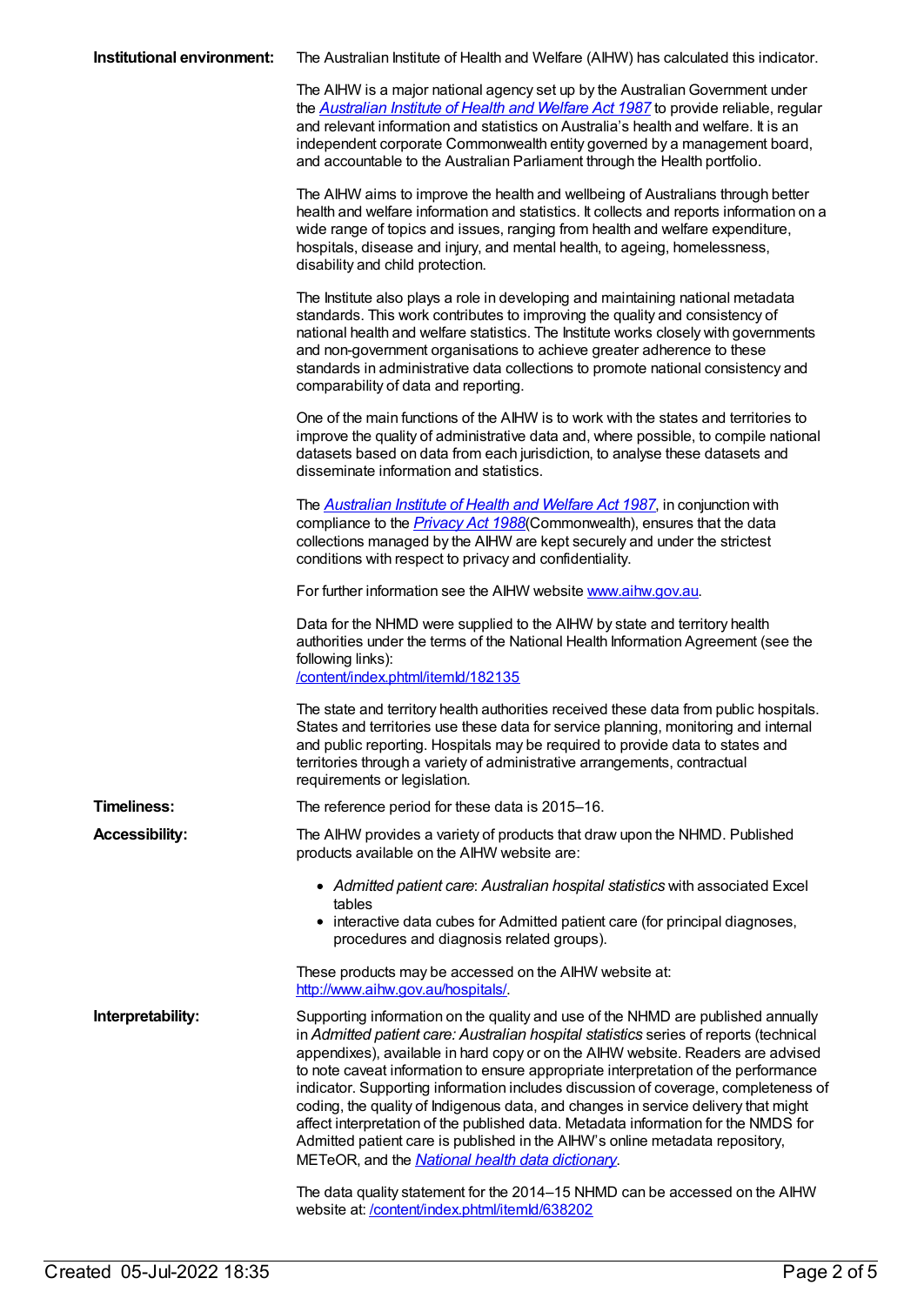**Relevance:** The purpose of the national minimum data set (NMDS) for Admitted patient care is to collect information about care provided to admitted patients in Australian hospitals. The scope of the NMDS is episodes of care for admitted patients in essentially all hospitals in Australia, including public and private acute and psychiatric hospitals, free-standing day hospital facilities, alcohol and drug treatment hospitals and dental hospitals. Hospitals operated by the Australian Defence Force, corrections authorities and in Australia's off-shore territories are not included. Hospitals specialising in dental, ophthalmic aids and other specialised acute medical or surgical care are included.

> The hospital separations data do not include episodes of non-admitted patient care provided in outpatient clinics or emergency departments.

This indicator is a proxy indicator.

Analyses by remoteness and socioeconomic status are based on the Statistical Area Level 2 (SA2) of usual residence of the patient. The SEIFA categories for socioeconomic status represent approximately the same proportion of the national population, but do not necessarily represent that proportion of the population in each state or territory (each SEIFA decile or quintile represents 10% and 20% respectively of the national population).

The SEIFA scores for each SA2 are derived from 2011 Census data and represent the attributes of the population in that SA2 in 2011.

In 2011, the ABS updated the SEIFA, based on the 2011 Australian Bureau of Statistics (ABS) Census of Population and Housing. The new SEIFA will be referred to as SEIFA 2011, and the previous SEIFA as SEIFA 2006. Data for 2007–08 through to 2010–11 reported for SEIFA quintiles and deciles are reported using SEIFA 2006 at the Statistical Local Area (SLA) level. Data for 2011–12 are reported using SEIFA 2011 at the SLA level. Data for 2012–13 are reported using SEIFA 2011 at the SA2 level. The AIHW considers the change from SEIFA 2006 to SEIFA 2011, and the change from SLA to SA2 to be series breaks when applied to data supplied for this indicator. Therefore, SEIFA data for 2010–11 and previous years are not directly comparable with SEIFA data for 2011–12, and SEIFA data for 2011–12 and previous years are not directly comparable with SEIFA data for 2012–13 and subsequent years.

Patient days are reported by jurisdiction of hospitalisation, regardless of the jurisdiction of residence. Hence, rates represent the number of patient days for patients living in each remoteness area or SEIFA population group (regardless of their jurisdiction of usual residence) divided by the total number of patient days for patients living in that remoteness area or SEIFA population group hospitalised in the reporting jurisdiction. This is relevant if significant numbers of one jurisdiction's residents are treated in another jurisdiction (for example, the Australian Capital Territory).

'Other Australians' includes separations for non-Indigenous people and those for whom Indigenous status was not stated.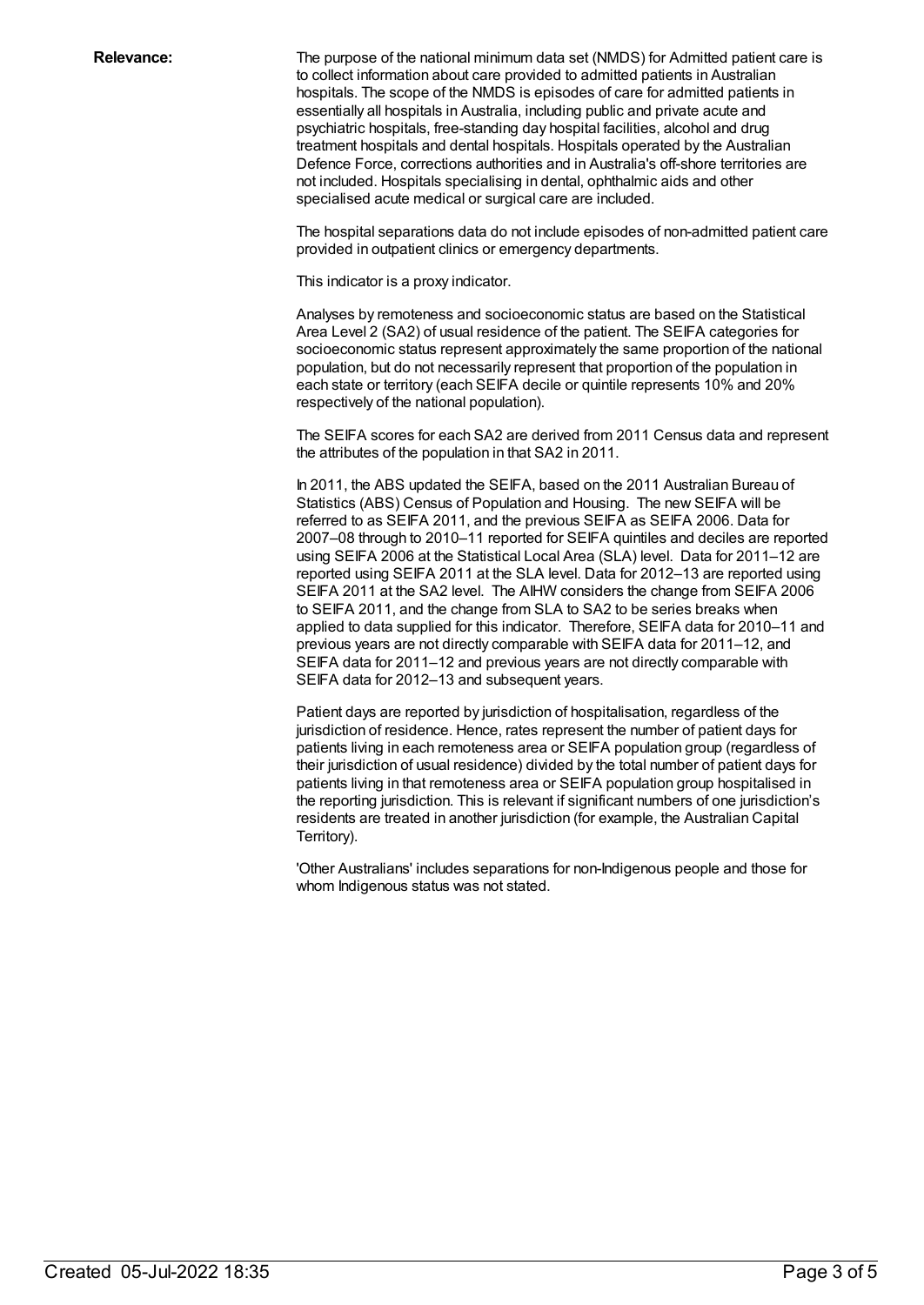**Accuracy:** For 2015–16, almost all public hospitals provided data for the NHMD, with the exception of all separations for a mothercraft hospital in the Australian Capital Territory.

> The majority of private hospitals provided data, with the exception of the private day hospital facilities in the Australian Capital Territory and the Northern Territory.

States and territories are primarily responsible for the quality of the data they provide. However, the AIHW undertakes extensive validation on receipt of data. Data are checked for valid values, logical consistency and historical consistency. Where possible, data in individual data sets are checked against data from other data sets. Potential errors are queried with jurisdictions, and corrections and resubmissions may be made in response to these queries. The AIHW does not adjust data to account for possible data errors or missing or incorrect values.

There is some variation among jurisdictions in the assignment of care type categories, this may in part reflect measurement and definitional differences across jurisdictions.

The NHMD does not include data on ACAT assessments.

The AIHW report *Indigenous [identification](http://www.aihw.gov.au/publication-detail/?id=60129543215) in hospital separations data: quality report* (AIHW 2013) found that nationally, about 88% of Indigenous Australians were identified correctly in hospital admissions data in the 2011–12 study period, and the 'true' number of separations for Indigenous Australians was about 9% higher than reported. The report recommended that the data for all jurisdictions are used in analysis of Indigenous hospitalisation rates, for hospitalisations in total in national analyses of Indigenous admitted patient care. However, these data should be interpreted with caution as there is variation among jurisdictions in the quality of the Indigenous status data.

Cells have been suppressed to protect confidentiality where the presentation could identify a patient or a service provider or where rates are likely to be highly volatile, for example, where the denominator is very small. The following rules were applied:

- counts less than 3 were suppressed
- rates were suppressed where the numerator was less than 5 and/or the denominator was less than 1,000
- rates which appear misleading (for example, because of cross border flows) were also suppressed
- consequential suppression was applied where appropriate to protect confidentiality.